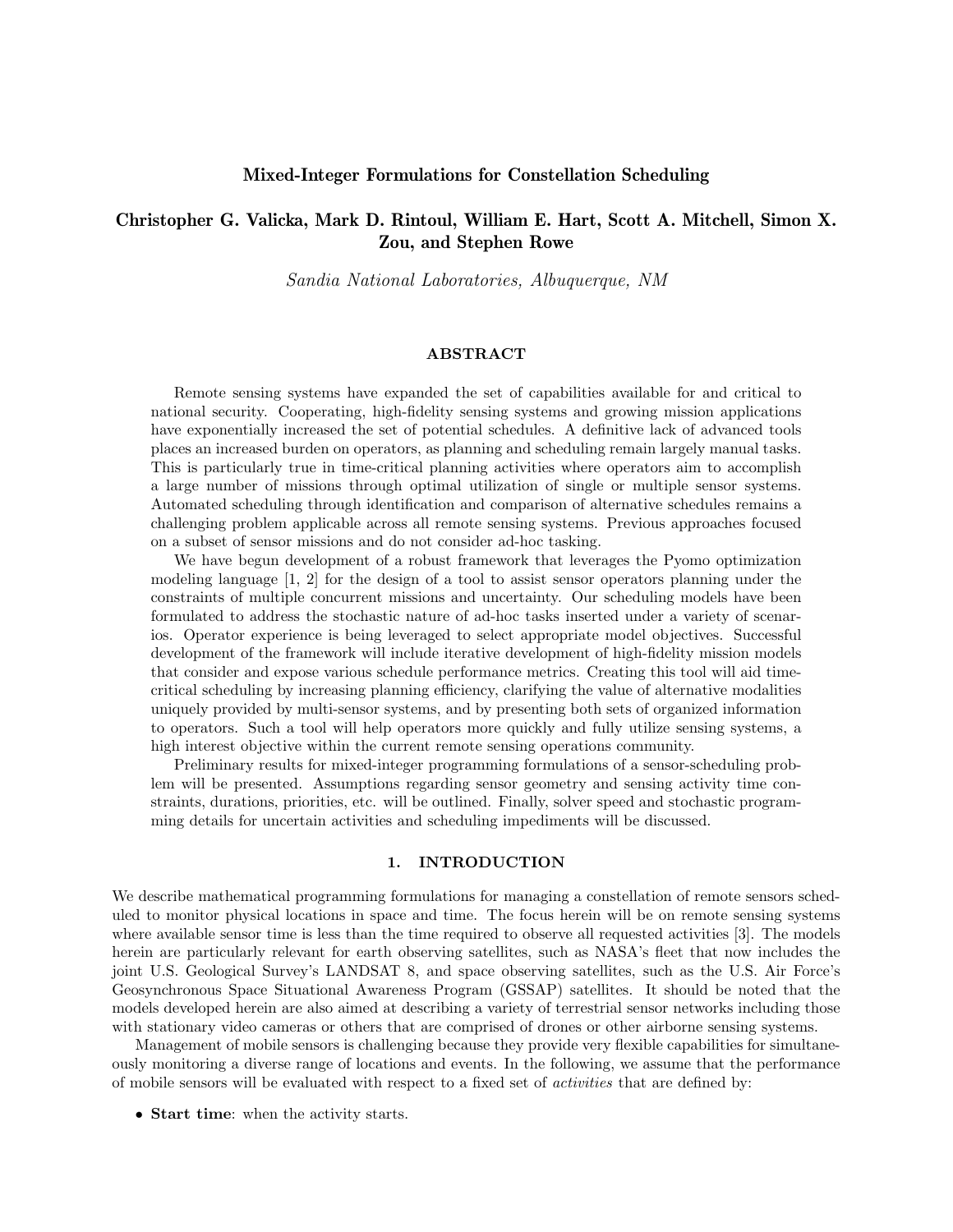- Duration: fixed and known before building a constellation schedule. Some activities may be divisible.
- Physical location: the location that needs to be *observed*; the precise requirements for *observing* a location will depend on the nature of the sensor technology.
- Configuration: the operational configuration required to *observe* a location; dependent on the nature of the sensor technology and the observable.
- Quality: a minimum quality for the *observation*, which may be impacted by the physical location of the sensor, the time of day, and other factors. Quality is measured relative to the observable.
- **Priority**: the importance of this activity relative to other activities.
- Category: a hierarchical system establishing the necessity of an activity for a given sensor.

Managing sensors involves determining which activity is to be scheduled on each sensor, at each moment in time, and doing so to optimize the resultant set of observations. In general, we assume that time is suitably discretized. It is further assumed that the geometry of each sensor relative to the activity is known accurately enough at each time-step so that activities can be scheduled on an appropriate sensor at a feasible time-step. Additionally, the time-windows of certain activities may shrink and move with time. Hence, there is a general need to schedule activities to enable resilient rescheduling of sensors.

Finally, there are several general observations that need to be considered

- Although we use the term *scheduling* here, there are no precedence constraints amongst most activities. Hence, a schedule of sensors simply reflects the quality, number, and selection of activities that they cover.
- There may be times where sensors cannot be employed (e.g., it is too dark to use an optical sensor). This could be captured with a low quality assessment for the sensor scheduled for that activity at those times, or through an explicit modeling constraint.
- Mobile sensors may need to regularly schedule activities where they are off-line (e.g., to refuel or recalibrate). This may be accomplished with constraints for the interval allowed between the activities or by assigning suitable priorities and time windows for those activities.
- Depending on a variety of criteria, multiple sensors may be able to cover an activity simultaneously (though perhaps with different quality scores).

## 2. A COVERAGE MODEL

We begin with a simple coverage model for sensor management. Let  $\mathcal{I} = \{1, \ldots, I\}$  be the set of sensors that are being managed and let  $\mathcal{T} = \{1, \ldots, T\}$  be the scheduling horizon, or number of time steps that are to be scheduled. Each sensor shares the same scheduling horizon. In other words,  $\mathcal{T}_i = \{1, \ldots, T\}$ ,  $\forall i \in \mathcal{I}$ . For simplicity, we assume that all sensors are distinct. In the case of a satellite or platform with multiple sensors, each individual sensor is modeled separately. In general, the following objectives might be considered when scheduling a sensor network:

- minimize the number of sensors
- minimize the planning horizon (e.g. minimize the "make span")
- maximize the average priority of scheduled activities
- maximize the quality of scheduled activities
- maximize the number of scheduled activities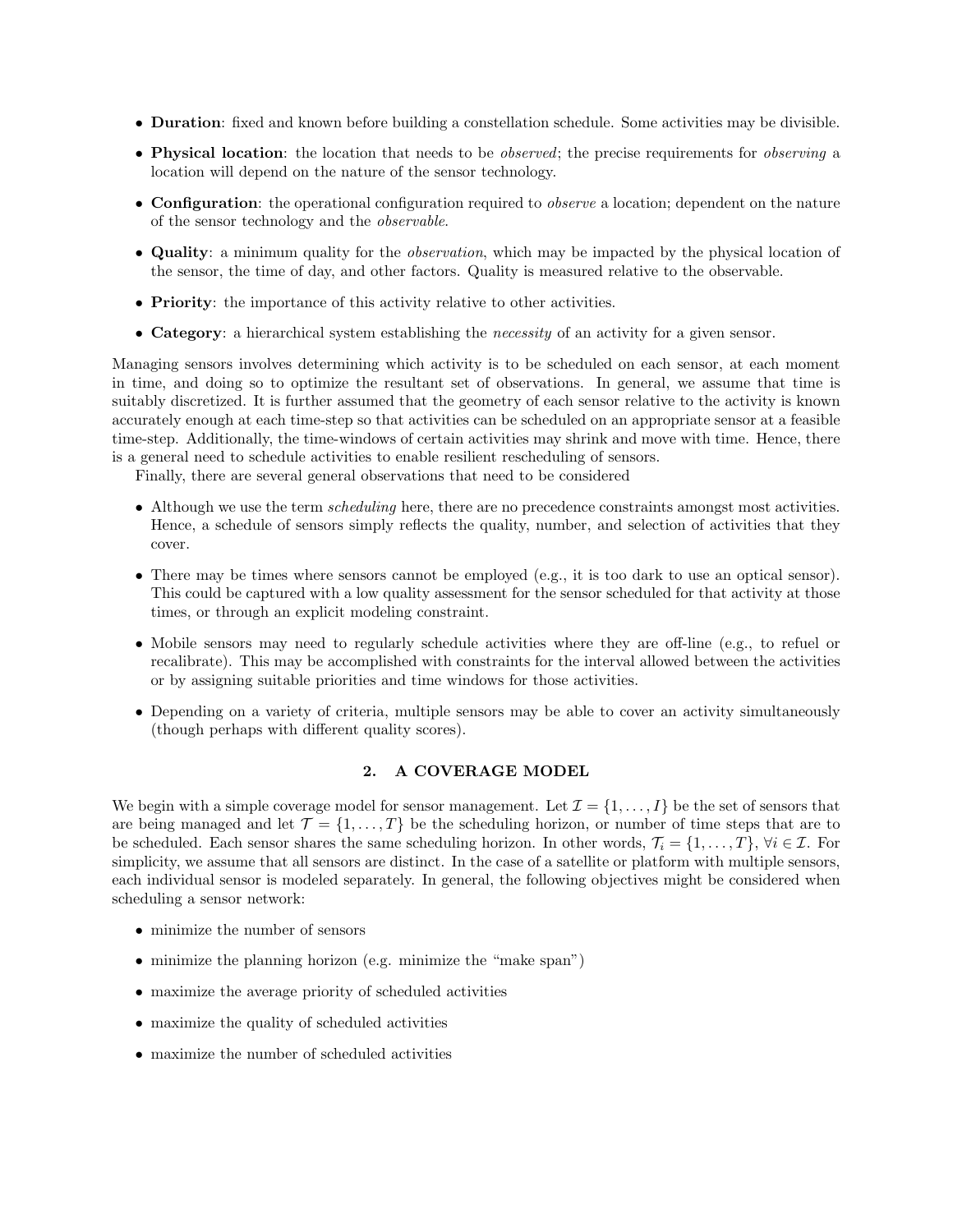#### 2.1. ACTIVITY SPECIFICATION

Let  $\mathcal{K} = \{1, \ldots, K\}$  be the set of activities to be scheduled. For each activity k, we have

- $\bullet$  ( $e_k, l_k$ ) is the time window over which this activity can be *started*.
- $d_k$  is the duration of the activity.
- $q_{ikt}$  is the quality of observing activity k with sensor i at time t. It is assumed that the quality of sensor observation can be precomputed in advance and  $q_{ikt} \in [0, 1]$ . Quality incorporates sensor specific field of view geometry.
- $q_k^{\min}$  is the minimal allowed quality for activity k when it is scheduled; by convention  $q_k^{\min} > 0$ .
- $p^k$  is the priority associated with a given activity where  $p^k \in [0,1]$ .

### 2.2. ACTIVITY CATEGORIES

In addition to the above specifications, activities are organized into one of four *categories* to denote the necessity of being scheduled on a given sensor or a potential set of sensors.

- Category 1 activities are unique to a given sensor. They are constrained to be scheduled and are therefore not assigned priority. Examples of this category of activity include solar outage or other sensor safety activities.
- Category 2 activities are also unique to a given sensor. These activities cannot be scheduled during category 1 activities. Category 2 acivities are limited to be within the priority range  $p_2^k \in [p_2, 1]$ , with  $0 < p_2 < 1$  and  $p_2$  generally much larger than 0. Higher priority category 3 and category 4 activities can preempt category 2 activities. Examples of this type of activity include periodic calibration or maintenance activities.
- Category 3 activities cannot be scheduled during category 1 activities. Category 3 activities represent the largest portion of activities to be scheduled. They are capable of being scheduled on multiple sensors and span the range of activity priorities. Category 3 activities consist of any type of *observation* activity and are limited to be within the priority range  $p_3^k \in [0, p_3)$ , with  $0 < p_3 < 1$ .
- Category 4 activities have the priority  $p_4^k = 1$  but cannot preempt category 1 activities. These activities have start time windows that are time-varying. It is assumed that the time windows are monotonically decreasing in span. Examples include uncertain or evolving activities where uncertainty decreases with time such as observing wildfires or flooding near critical infrastructure.

## 2.3. DECISION VARIABLES AND OBJECTIVE FUNCTIONS

Let  $\delta_{ikt}$  be a binary decision variable where  $\delta_{ikt} = 1$  if sensor i is scheduled to observe activity k starting at time period t. We assume that the set of activities are organized into the categories given above. Category 1 activities must be scheduled, but category 2 and 3 activities may be deferred due to scheduling limitations; let  $\mathcal{K} \subset \mathcal{K}$  be the indices of the category 1 activities. A natural objective may be to maximize the number of category 2 and 3 activities that are scheduled:

$$
\max \sum_{k \in \mathcal{K} \setminus \bar{\mathcal{K}}} \omega_k,\tag{1}
$$

where

$$
\omega_k = \sum_{i \in \mathcal{I}} \sum_{t \in \mathcal{T}} \delta_{ikt}, \forall k \in \mathcal{K}.\tag{2}
$$

The following constraint ensures that all category 1 activities are scheduled:

$$
\omega_k = 1, \forall k \in \bar{\mathcal{K}}.\tag{3}
$$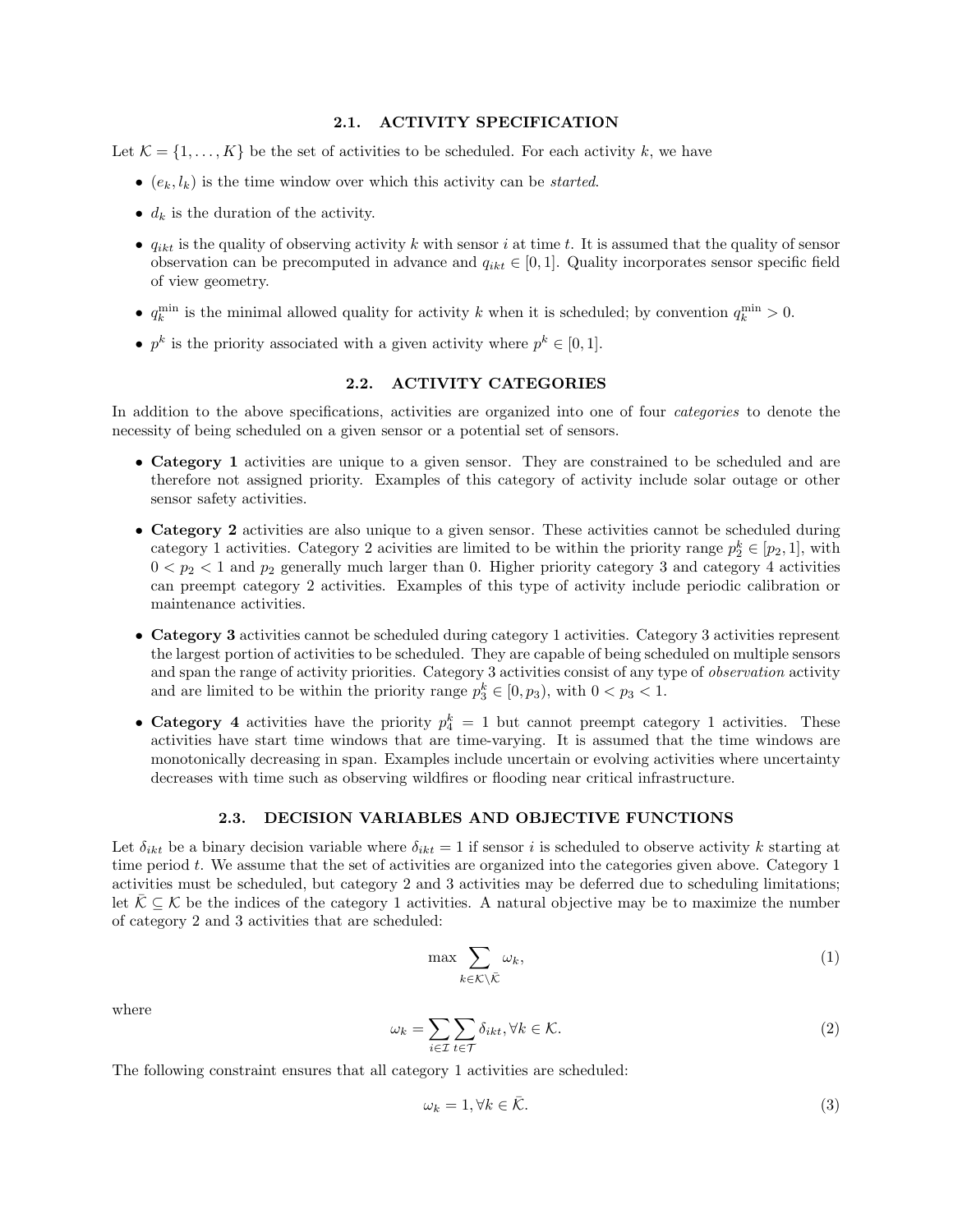To enforce that each category 2 or category 3 activity can be scheduled at most once, the following constraint is used:

$$
\omega_k \le 1, \forall k \in \mathcal{K} \setminus \bar{\mathcal{K}}.\tag{4}
$$

Optionally, to enforce a minimum quality of sensor observation, we have

$$
\sum_{i \in \mathcal{I}} \sum_{t \in \mathcal{T}} q_{ikt} \delta_{ikt} \ge q_k^{\min}, \forall k \in \bar{\mathcal{K}},\tag{5}
$$

and

$$
\sum_{i \in \mathcal{I}} \sum_{t \in \mathcal{T}} q_{ikt} \delta_{ikt} \ge q_k^{\min} \omega_k, \forall k \in \mathcal{K} \setminus \bar{\mathcal{K}}.\tag{6}
$$

Now if a sensor is scheduled to begin observing an activity at time  $\bar{t}$ , then it will continue to observe the activity for the next  $d_k - 1$  time steps. Let  $\mathcal{C}(k, \bar{t})$  be the set of feasible time steps where activity k could have been started prior to time step  $\bar{t}$  and for which the sensor observation would conflict with starting a new sensor observation beginning at time step  $\bar{t}$ . Thus

$$
\mathcal{C}(k,\bar{t}) = \max(e_k, \bar{t} - d_k + 1), \dots, \min(l_k, \bar{t} - 1). \tag{7}
$$

The constraint to prevent concurrent observations over sensor  $i$ 's scheduling horizon is

$$
\sum_{k \in \mathcal{K}} \delta_{ik\bar{t}} \le 1 - \sum_{k \in \mathcal{K}} \sum_{t \in \mathcal{C}(k,\bar{t})} \delta_{ikt}, \forall \bar{t} \in \mathcal{T}, i \in \mathcal{I}.
$$
\n
$$
(8)
$$

This constraint prohibits scheduling an activity k at time  $\bar{t}$  if another activity was scheduled "recently", where that refers to some time  $t \in \mathcal{C}(k, \bar{t})$ .

The right hand side of equation (8) is closely related to the definition of a gap in a sensor schedule. Notably, if we define the following

$$
g_{i\bar{t}} := 1 - \sum_{k \in \mathcal{K}} \sum_{t \in \mathcal{C}(k,\bar{t})} \delta_{ikt}, \bar{t} \in \mathcal{T}, i \in \mathcal{I},
$$
\n
$$
(9)
$$

then on sensor i whenever no activities are scheduled for a given time  $t \in \mathcal{C}(k, \bar{t})$  or whenever an activity starts at time  $\bar{t}$ ,  $g_{i\bar{t}}=1$ . In light of this, we can define a schedule gap for sensor i at time step  $\bar{t}$  as:

$$
gap := g_{i\bar{t}} - \sum_{k \in \mathcal{K}} \delta_{ik\bar{t}}, \bar{t} \in \mathcal{T}, i \in \mathcal{I}.
$$
\n(10)

Depending on the scheduling strategy, gaps can be incorporated into the scheduling model in one of two ways. Gaps can be prohibited with constraints. Alternatively, gaps can be penalized with a time-weighted term in the objective function to discourage gaps at certain times. There may be strategies where one is preferred over the other. By making use of Equation (10), we can propose an alternative objective function that penalizes gaps in any sensor's schedule, penalizes lower quality activities, and penalizes activities that don't make it on to any of the sensor schedules:

$$
\min + \sum_{i \in \mathcal{I}} \sum_{t \in \mathcal{T}} \mathcal{Z}_{it}[g_{it} - \sum_{k \in \mathcal{K}} \delta_{ikt}] + \sum_{i \in \mathcal{I}} \sum_{k \in \mathcal{K}} \sum_{k \in \mathcal{K}} \sum_{t \in \mathcal{T}} [q_{\max}^k - q_{ikt}] \delta_{ikt} + \sum_{k \in \mathcal{K}} q_{\max}^k [1 - \omega_k].
$$
\n(11)

Above,  $\mathcal{Z}_{it}$  is the time-dependent penalty for sensor i and where  $q_{\text{max}}^k$  is the maximum possible quality for activity k, determined a priori.

#### 2.4. PRIORITY AND QUALITY OBJECTIVE FUNCTION

The purpose of this section is to define an alternative to the objective functions given in Equations (1) and (11). The following objective function has been the focus of recent model analysis. Sensor operators and planners have worked extensively with priority-based scheduling of activities. A scheduling model that also includes measures of sensor performance that are activity and sensor dependent provides several potential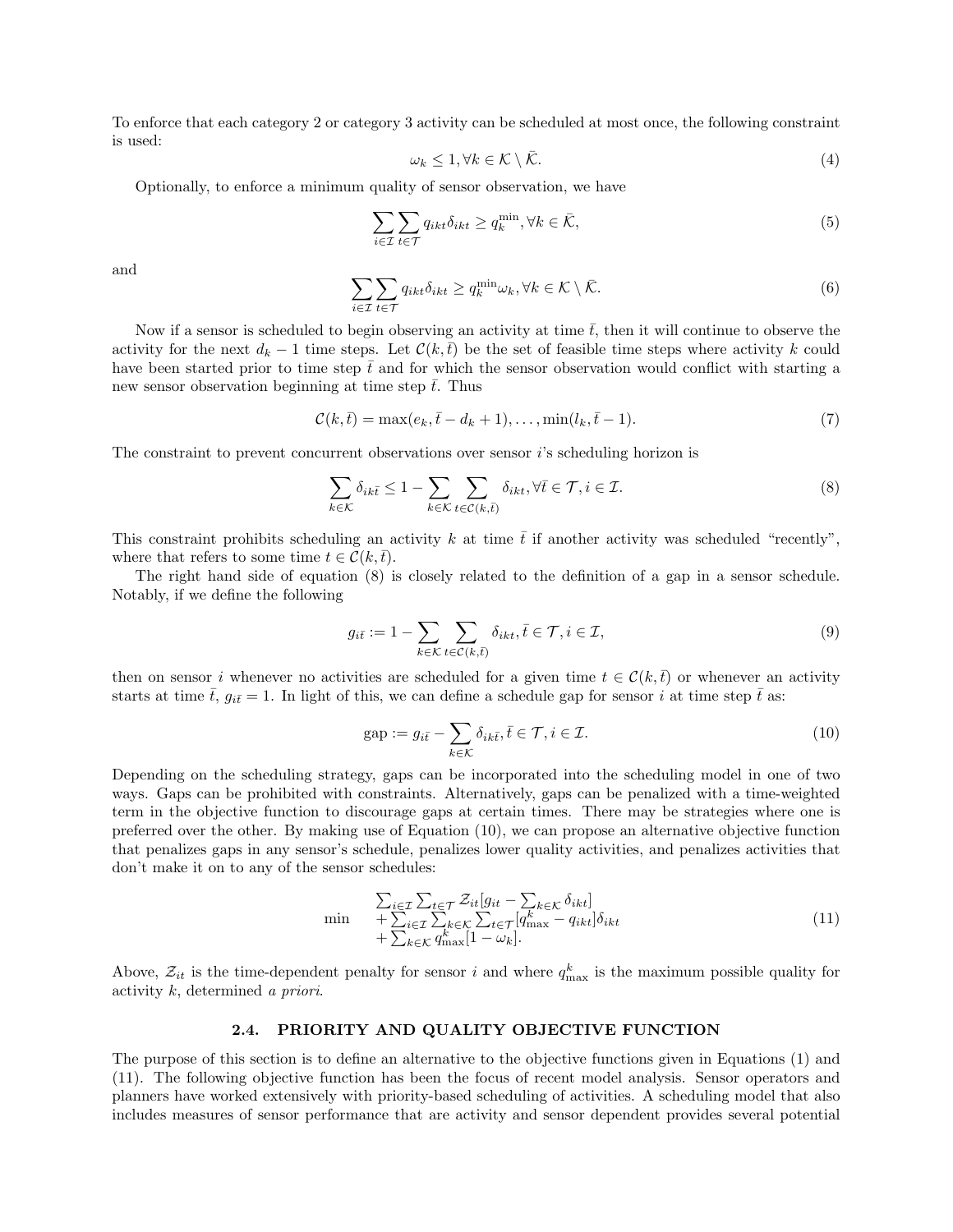scheduling enhancements. Depending on the nature of the activity and the customer requesting the activity, different combinations of measures of sensor performance can be used to define quality and their relative weightings can be adjusted by sensor experts and/or customers. By using quality thresholds, activities with large time windows,  $span(e_k, l_k)$ , can be scheduled according to time and sensor dependent quality. Subsequently, if a certain level of quality cannot be achieved, it represents an opportunity to prevent sensor resources from being wasted by producing observations that are unsatisfactory and instead scheduling an alternative activity that meets its respective quality threshold.

The goal of the objective function given below is to promote a schedule in which long duration, high priority activities are scheduled at times that result in high quality observations. Higher priority, higher quality, and longer duration activities are preferred over other scheduled activity arrangements.

$$
\max \sum_{i \in \mathcal{I}} \sum_{k \in \mathcal{K}} \sum_{t \in \mathcal{T}} \frac{(\delta_{ikt})(p^k)(d_k)(q_{ikt})}{\sigma_n} \tag{12}
$$

In Equation (12), the variable  $\sigma_n$  denotes a normalization constant. Let  $\sigma_n := 100/(\sum_{k \in \mathcal{K}} p^k d_k q_k^*)$  so that an objective function value of 100 will denote a set of sensor schedules in which all activities are scheduled with their highest potential quality. As defined above, this normalization constant will depend on the set of a priori activities. Using the constraints defined above, together with the objective function in Equation (12), we get the following mixed-integer program:

$$
\max \quad \sum_{i \in \mathcal{I}} \sum_{k \in \mathcal{K}} \sum_{t \in \mathcal{T}} \frac{(\delta_{ikt})(p^k)(d_k)(q_{ikt})}{\sigma_n},
$$
\n
$$
\text{s.t.} \quad \omega_k = \sum_{i \in \mathcal{I}} \sum_{t \in \mathcal{T}} \delta_{ikt} \qquad \forall k \in \mathcal{K},
$$
\n
$$
\omega_k = 1 \qquad \forall k \in \mathcal{K},
$$
\n
$$
\omega_k \le 1 \qquad \forall k \in \mathcal{K} \setminus \overline{\mathcal{K}},
$$
\n
$$
\sum_{i \in \mathcal{I}} \sum_{t \in \mathcal{T}} q_{ikt} \delta_{ikt} \ge q_k^{\min} \qquad \forall k \in \mathcal{K} \setminus \overline{\mathcal{K}},
$$
\n
$$
\sum_{i \in \mathcal{I}} \sum_{t \in \mathcal{T}} q_{ikt} \delta_{ikt} \ge q_k^{\min} \omega_k \qquad \forall k \in \mathcal{K} \setminus \overline{\mathcal{K}},
$$
\n
$$
\sum_{k \in \mathcal{K}} \sum_{i \in \mathcal{I}} \sum_{t \in \mathcal{T}} q_{ikt} \delta_{ikt} \ge q_k^{\min} \omega_k \qquad \forall k \in \mathcal{K} \setminus \overline{\mathcal{K}},
$$
\n
$$
\sum_{k \in \mathcal{K}} \delta_{ikt} \le 1 - \sum_{k \in \mathcal{K}} \sum_{t \in \mathcal{C}(k,t)} \delta_{ikt}, \quad \forall t \in \mathcal{T}, i \in \mathcal{I},
$$
\n
$$
\delta_{ikt} = 0 \qquad \forall i \in \mathcal{I}, k \in \mathcal{K}, \text{and } t < e_k \text{ or } l_k < t,
$$
\n
$$
\delta_{ikt} \in \{0, 1\} \qquad \forall i \in \mathcal{I}, k \in \mathcal{K}, t \in \mathcal{T}.
$$
\n
$$
(13)
$$

### 3. PRELIMINARY RESULTS

In this section, we provide preliminary results from realistic examples using the mixed-integer program of Equation (13). Models were coded in Python and made use of the Pyomo optimization modeling language. In general, the solver used to produce sensor schedules was the IBM CPLEX mixed-integer program solver. The solver ran on a shared Linux machine with 1TB of RAM and 64 cores. No special tuning of solver parameters was employed. Several experiments were run and are summarized in the table below. Each row represents preliminary results of a set of experiments described by:

- the number of sensors  $\mathcal I$  to produce schedules for,
- the number of category 2 and category 3,  $\mathcal{K}_2$  and  $\mathcal{K}_3$  respectively, activities to be scheduled,
- the periodicity  $\omega$ , periodicity variation, and duration  $d_k$  of the category 2 activities in time steps,
- the number of time steps to produce a schedule over  $\mathcal{T},$
- and the approximate wall clock time taken to compute a 95% optimal solution, or better, and the optimal solution. By a 95% optimal solution, we are referring to a gap between the solution and the optimal linear relaxation.

For reference, 1440 time steps is a 24-hour schedule discretized at minute resolution. For the experiments, the time durations of the category 2 activities were determined from a histogram of common activity durations for a set of earth observing sensors. A seeded random number generator was used to generate activity durations for each set of a priori activities so that solution times could be compared across different sets. It should be noted that for these preliminary results, it was assumed that observation quality across the activities' time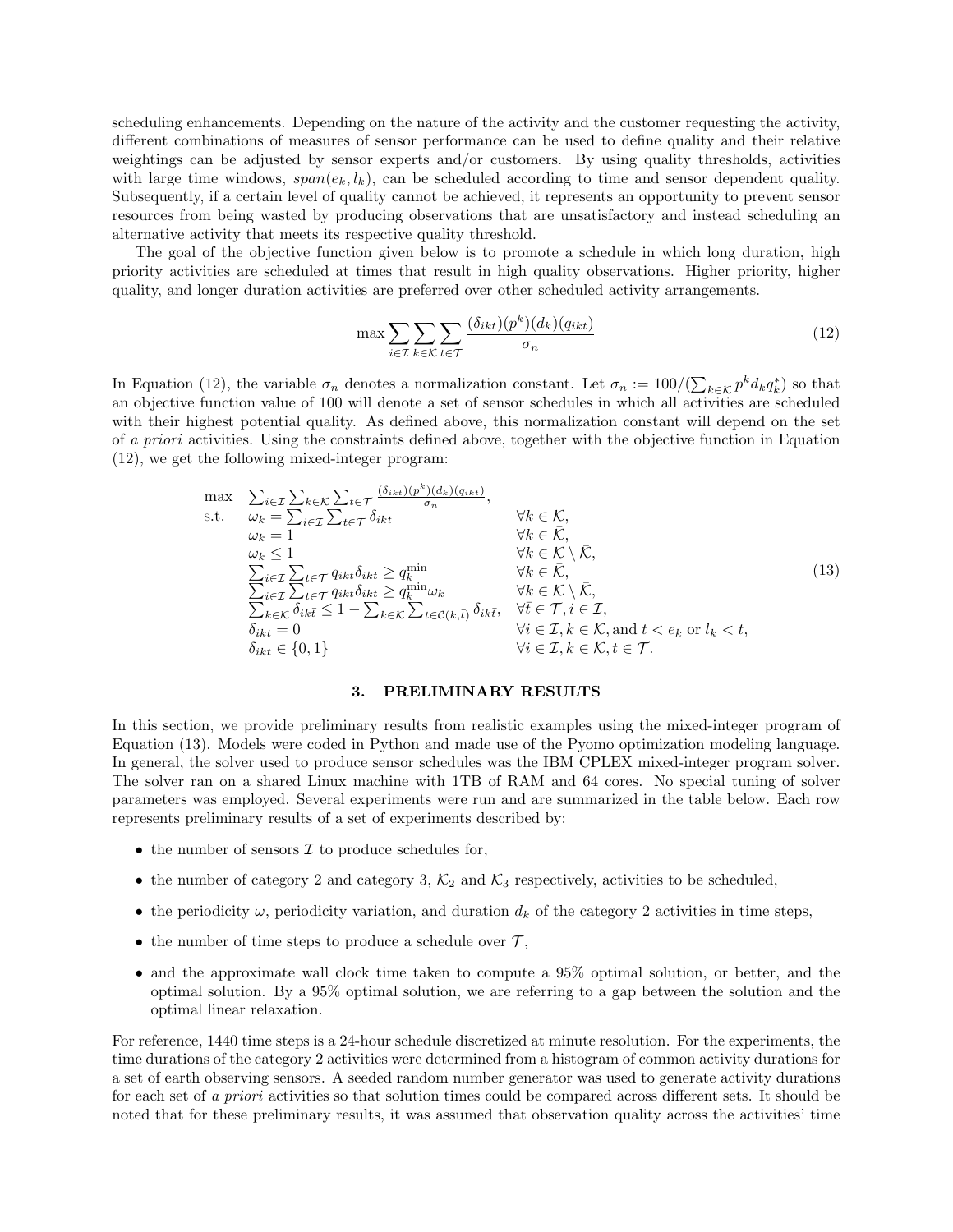| Table 1. I remimining results for priority and quality based objective ranchesis. |     |     |            |  |       |            |                                              |             |
|-----------------------------------------------------------------------------------|-----|-----|------------|--|-------|------------|----------------------------------------------|-------------|
|                                                                                   |     | んっ  | $\omega_2$ |  | $d_k$ |            | $95\%$ solution time $\vert$ time to optimal |             |
| $\Omega$                                                                          | 40  | 20  | 20         |  |       | <b>200</b> | $10-30s$                                     | $30 - 120s$ |
| $\Omega$                                                                          | 353 | 79  | 20         |  |       | 1440       | $50 - 180s$                                  | 12 hours    |
|                                                                                   | 706 | 144 | 20         |  |       | 1440       | $180\mathrm{s}$                              | $\cdots$    |

Table 1: Preliminary results for priority and quality based objective function.



Fig. 1: Example sensor schedule.

windows did not change. This may have introduced additional symmetry to the set of feasible solutions, possibly resulting in slower average solution times. An example schedule is depicted in Fig. 1. Priority is denoted by the shade of blue in each of the activities. Darker blue denotes higher priority. Category 2 activities are colored black. Activities alternate above and below the sensor timeline to clearly show where one activity ends and the next begins. Schedule gaps are shown as space between activities.

## 4. STOCHASTIC MIXED-INTEGER LINEAR PROGRAM

Current research includes a focus on constructing a scenario-based stochastic mixed-integer program (SMIP) to address common areas of remote sensing uncertainty. Observation quality can be heavily impacted by weather at the location to be observed. Historical and future forecast data will be aggregated and studied, from a service such as [4], to build scenario distributions over areas of interest and across the globe. An additional use for a near-real time weather forecast service is to build quality values nearer to the time the sensor schedules are built.

Another source of uncertainty that that the scenario-based SMIP aims to address is caused by the effects of category 4 activities on remote sensor schedules. The planned approach will build scenarios for category 4 activities that have time windows that span longer than the scheduling horizon. The scenarios will assume